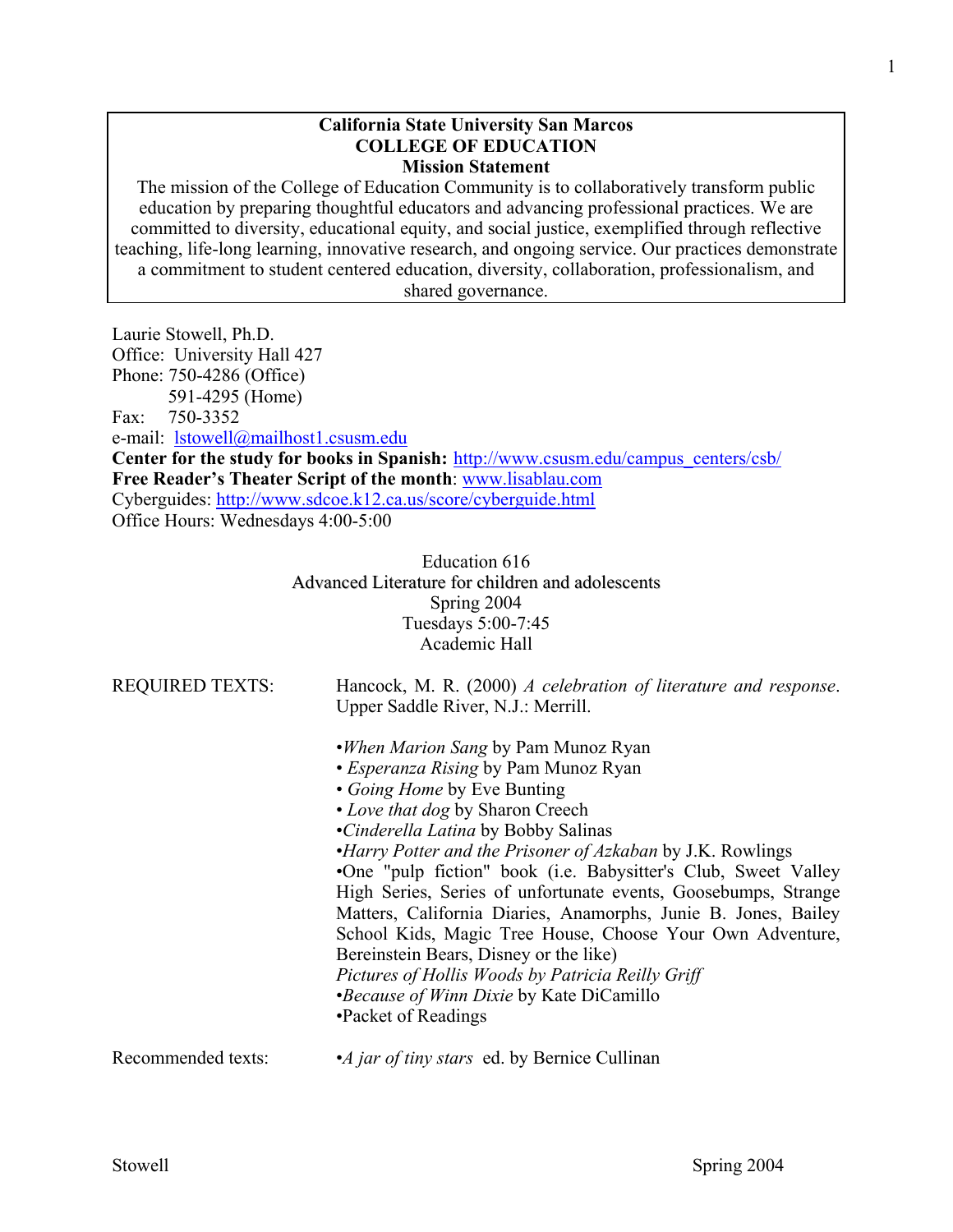Although it would be worthwhile to have these books in your personal and/or classroom library, it is not essential that you buy them all. They can be found at any public library, the university library, or you could borrow them.

## **OVERVIEW:**

 This course is an advanced study of children's literature with emphasis on selecting, interpreting and using quality literature with children of various needs and developmental levels. It is designed to give experience in selecting what is best and appropriate for students. Techniques for introducing literature to students, finding ways to deepen and broaden student's understanding of literature, and extend student's interest in literature are included. Most of all, the course is intended to help teachers recognize and value good children's and adolescent literature for its artistic and literary merits and for its importance to children. Specific objectives to be achieved include the following:

### **Knowledge**

1. Students will become aware of and deepen their own understandings of the range of available literary material for children and adolescents and will become familiar with selected examples of picture books, folk and fairy tales, fantasy, poetry, realistic fiction, historical fiction and informational books.

2. Students will learn criteria for book selection that are appropriate to children's and adolescent literature.

3. Students will recognize developmental characteristics of children and adolescents that affect their reading interests, responses and appreciation

4. Students will understand the role of technology in literature studies

## **Attitudes/Values**

1. Students will display a positive, interested stance toward the reading of children's and adolescents literature

2. Students will display a commitment to the use of children's literature in the classroom in various areas of curriculum (reading, social studies, science, etc.)

3. Students will develop a commitment to foster multicultural understanding through the inclusion of literature from diverse cultures

4. Students will value reading as a means of enjoyment as well as means of getting information.

5. Students will value children's and adolescents' right to read a wide range of literature without censorship.

#### **Skills**

1. Students will practice strategies for bringing students and books together including techniques for :

a. encouraging children's and adolescents' reading and response

 b. presenting literature to children and adolescents through reading aloud, storytelling, etc.

c. planning discussions

- d. designing creative experiences
- e. choosing and using literature in thematic curricular studies

2. Students will practice responsible decision making in choosing books and in drawing the line between selection and censorship.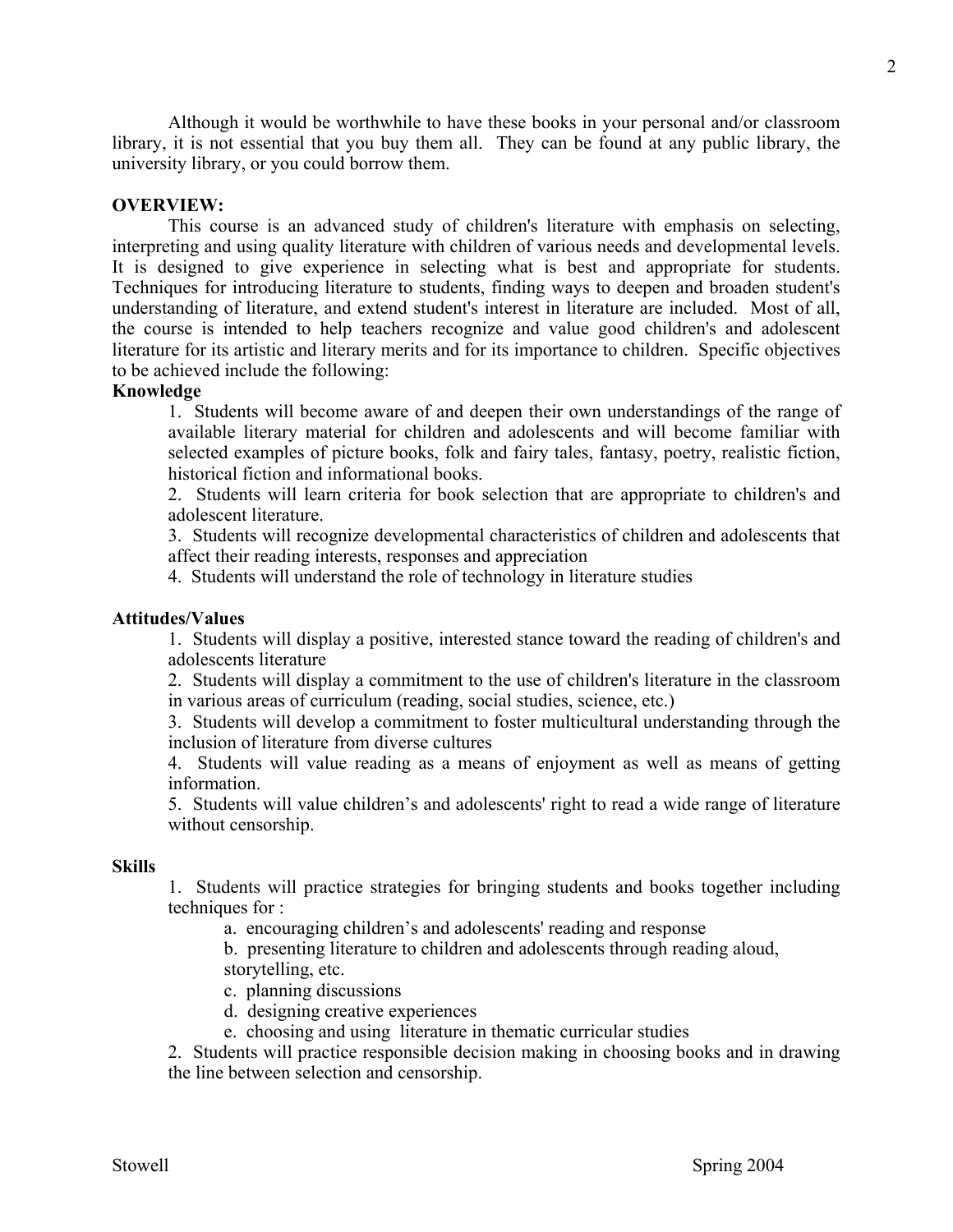## **REQUIREMENTS:**

\***PARTICIPATION**: **Attend class regularly, arrive on time**, bring assigned books to class, complete assignments and display an understanding of material read through class discussions. You are also expected to speak up and out in class, to question not only when you do not understand, but also when you disagree.

**\*COMMENT CARDS (30 PTS.)** - It is expected that everyone will do all the readings and will come to class prepared to discuss them. To come prepared, write at least 3 comments or questions from the readings for that session on notecards or paper (the form doesn't matter). **Do not summarize**. Try to comment on more than one article. We will use these as the basis of our discussion at the beginning of each class. I will collect them at the beginning of each session and they should show that you have done the reading. If there are more than three articles to read **besides** the textbook, you may choose which three to read. **You have one free pass**. **You do not have to write comment cards for the required children's and adolescent literature.** 

**QUICKWRITES**: Occasionally you will respond to a question about one of the required books (primarily the chapter books) in class in order to be sure you read it. These are worth 3-4 points each. I'm only reading to see if you read the book and can answer the question.

# \***IN-DEPTH EVALUATION (25 pts.):** of one of the following:

 -picture book or book of traditional literature -poetry book (by a single author or edited collection) -fantasy novel -realistic fiction novel -historical fiction novel -nonfiction, biography or autobiography

These evaluations should consider the general guidelines found in the packet (as appropriate) as well as guidelines found in the textbook specific to that genre. These evaluations should also include your personal reaction to the book as well as how it might be used in a classroom setting. Suggested length: about 3-6 typewritten pages. **Please do not choose one of the assigned books. DUE: April 30** 

**\*JOURNAL & ANALYSIS (20 pts.)**: We will be responding in class (in response journal format) to the required readings as well as other books shared in class. Then we will analyze our own responses based on some of the articles we read and discuss the implications for the classroom. You will write a 1-2 page reflection on the analysis of your journal to be turned in with your journal and analysis. Discuss what you learned about your own responses: do they follow a particular pattern? How might this be used in a classroom (if at all) and what value does it have for teachers? **DUE: February 26** 

## **CHOICE PROJECT I (25 pts.) DUE: February 19:**

**\*COMPARE CHILDREN'S CHOICES AND ADULT CHOICES:** Compare two books: one selected by adults as a best book for children and one selected by children. These could be a comparison of the Caldecott or Newberry winner for a particular year and the California Young Reader Medal in a particular age category in the same year. You could also compare IRA's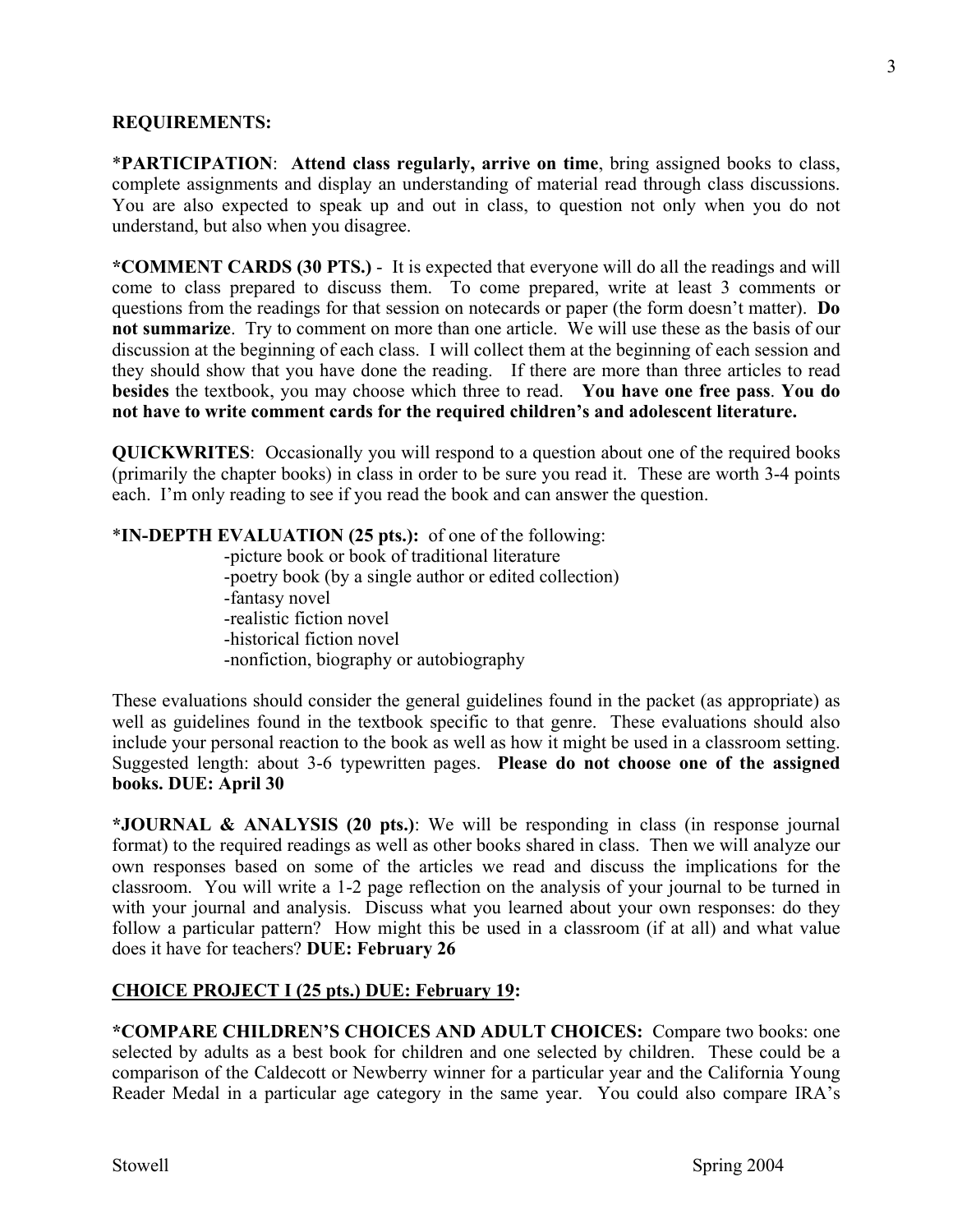children's or adolescent's choices and teacher choices (these are found in *The Reading Teacher* and the *Journal of Adolescent and Adult Literacy*. I can get you the list if you need it ) How different (or the same) are these books in content, theme, style, character development and the like? What can you say about the kinds of books children select as good vs. the kind that adults select for children as good?

# **OR**

**\*COMPARE RESPONSES:** Find a book that you could share with a child of which you also have a professional book review (Almost any book on Amazon.com has a review from Horn Book or Kirkus. Don't use a review by a reader).Read the book and write your response to the book. Then read the same book to a child. Record their response (audio tape or videotape works best, but you could take notes). Then write a paper comparing your response, the student's and the review.

**Do not choose one of the required books please! Be sure to end your paper with a discussion about what conclusions you can draw about the difference between adult and children's choices.** 

**CHOICE PROJECT II (25 pts.):** From the following assignments**, choose 1 to complete**. PLEASE REREAD THE DESCRIPTION OF THE ASSIGNMENT BEFORE BEGINNING**. DUE: April 9.** 

**\*CASE STUDY OF A READER:** Find out as much as you can about one student's reading. What titles can s/he recall from previous grades? What are his/her favorites? Why? Did anyone ever read to him/her? Observe and record this student's interactions and responses to books over at least a four week period of time. Keep track of what books the student chooses to read and has read to him or her. Do you see any pattern in the student's selections (for example; does he read all science fiction or all nonfiction)? How does this student make selections? What do the student's choices, reactions, comments and questions reveal about cognitive skills or moral judgment? Do you see any changes that reflect experiences with books? This is not about the student's reading ability, but rather about his or her interest and attitude about literature. Write a 3-6 page typed paper of your observations and your interpretation of this student's experiences with books. Be sure to attach any notes you collected to the end of the paper.

**\*WEB SITES**: Do an annotated bibliography of at least 20 web sites **related to children's literature that you recommend.** Do not write down sites that you looked at that you don't recommend. Give the URL of the web site and a description of what one might find there. Also include who sponsored the site (Is it set up by a publisher, in other words, is it just an advertisement?), and whether you think it is primarily an adult site (for teachers- includes lesson plans, etc. or for parents) or primarily for children or both. What kinds of information does the site provide? How up to date? When was the last time the site was updated? Also, be sure you are providing information about different websites rather than just links from one site. Please check these out yourself rather than copy them out of journals and give your own opinion.

 \***IN-DEPTH EVALUATION OF A VIDEOTAPE OR SOFTWARE PROGRAM** for children and/or teachers. Check with me for some samples of guidelines or use existing guidelines from various organizations (ALA has guidelines for evaluating video), or create your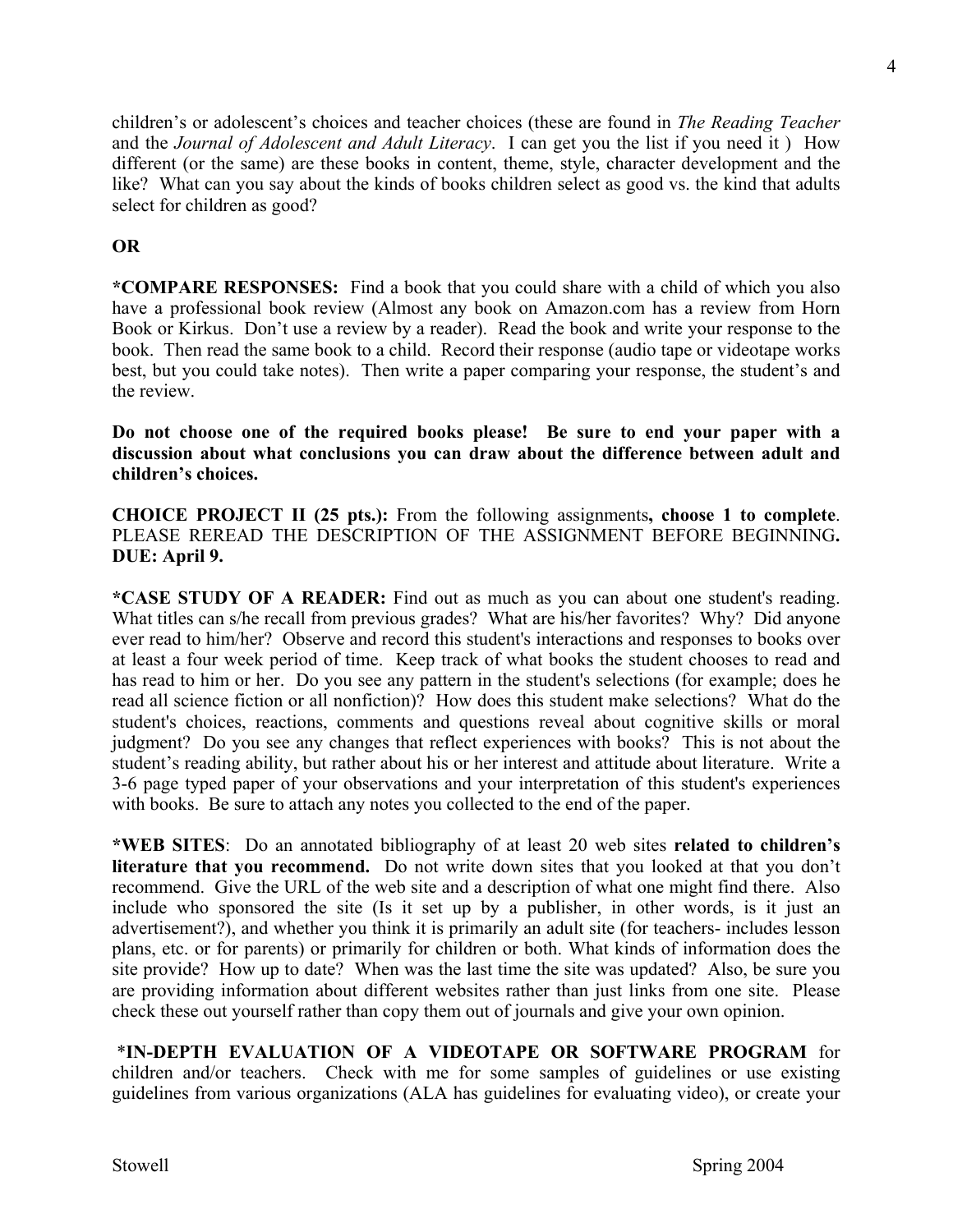own . You may wish to bring in the video or software to share when reviewing it for the class. Unless it is a short video, please choose a representative clip to share. If you wish to share a piece of software, please let me know in advance so that I can schedule the appropriate equipment. When evaluating, consider the appeal to children and/or teachers, accessibility (for software), applicability (in what situations could you envision it being used) and overall quality. Be sure this is a video or software, which is related to children's literature. Suggested length: 3-6 typewritten pages.

**\*JOURNAL REVIEW** Read one professional journal that regularly reviews children's books and write a review of the journal. This review should include: the audience for which the journal is intended, how often the journal is published, what regular features the journal offers, what kinds of topics the journal generally covers and a summary of at least one of the articles in the particular journal you read. You will also share this information with the class on a one page information sheet summarizing what you have learned. Select from the list below (If you have an idea for another journal, please check with me first):

Book Links BookList English Journal (NCTE) (middle and secondary teachers) Voices in the middle (middle school teachers) Journal of Adolescent and Adult Literacy (IRA) (middle and secondary teachers) Journal of Children's Literature Language Arts (NCTE) School Library Journal (ALA) The Horn Book The New Advocate The Reading Teacher (IRA)

**\*POETRY COLLECTION**: Read widely from among poetry collections and poets. In any format you choose (notecards, notebook, CD, whatever) collect and **organize** the poems **thematically (not by author or book).** With each poem, be sure to include the title of the poem, the author, and the source from which the poem came. Do not let Silverstein and Prelutsky dominate your collection (no more than 5 poems from either author). This should include a range of authors and topics. Also include a bibliography of all your sources. You must have **at least 75 poems** from **at least 12 different sources**. Feel free to duplicate poems (rather than writing them over by hand). The purpose of this assignment is to have a large and wide ranging collection of many different types of poems on many different subjects that you could use as a resource with children in, for example, a classroom setting. If you include holidays or seasonal poems, be sure to be inclusive of many cultures and religious groups. In any case, your collection should be multicultural in nature.

**\*STUDY OF AN AUTHOR, ILLUSTRATOR OR POET**: Do an in-depth study of a children's author, illustrator or poet. Your paper should be 4-6 typed pages in length, including books available of the author, illustrator or poet's work. Discuss how the author's life influenced his or her work. Many authors have their own website and/or biographies or autobiographies are available and good resources. Be prepared to share some of what you learned in class and have copies of a fact sheet of the poet, author or illustrator, a bibliography of his or her works and ways that they could be used with children to pass out in class.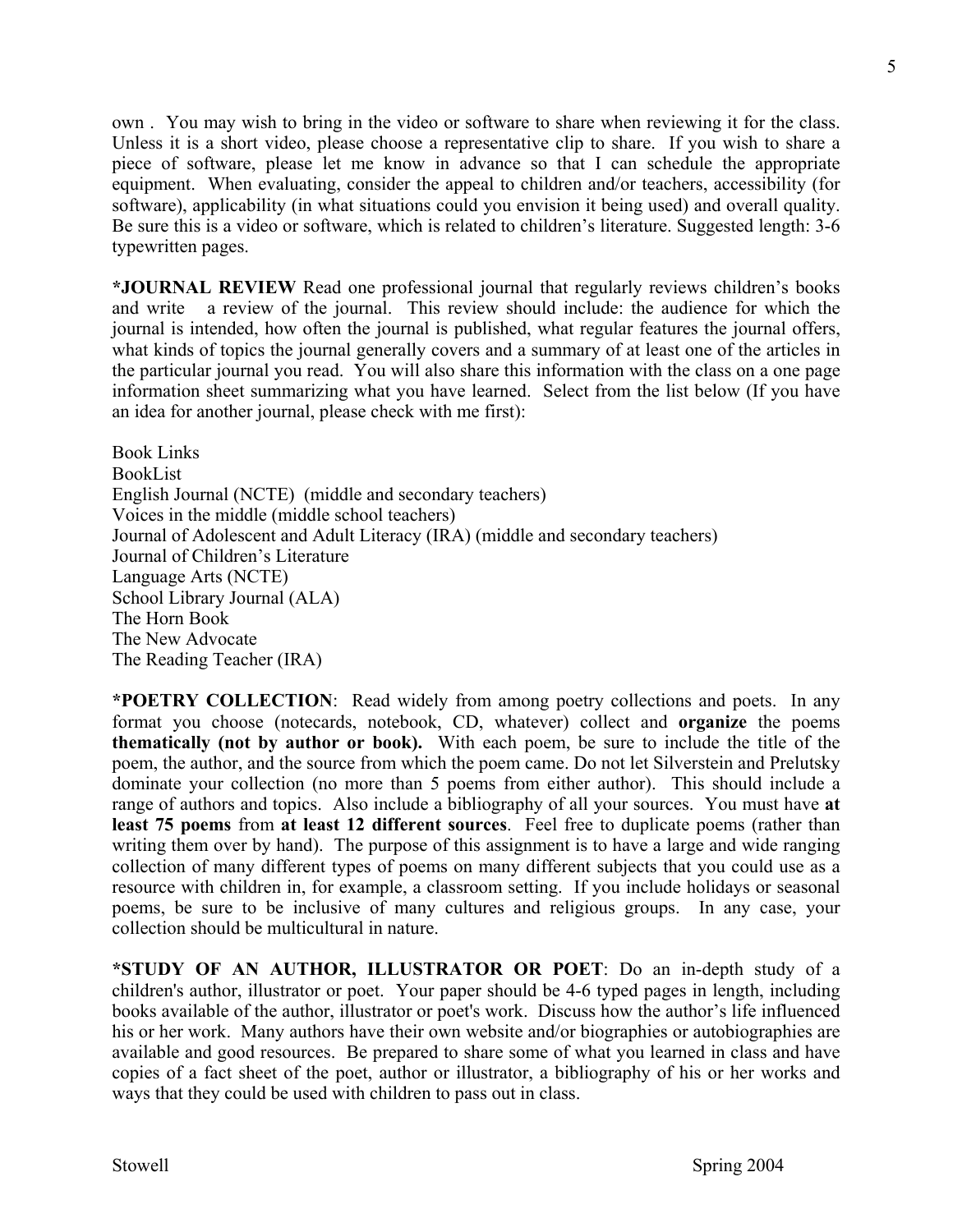**\*STUDY THE ART OF PICTURE BOOKS (Choose one)**: This project could take one of several forms:

- A. Write a critical analysis of a particular medium in children's picture books. Select 5- 10 picture books of the same media and analyze the books for how effectively the media is used with those particular texts.
- B. Develop lesson plans for studying the art of picture books with your students.
- C. Study the art of picture books with your students. Record their responses to the art of picture books and categorize and analyze them. What do they tell you about their understanding of the story or information through the pictures? What do they tell you about their understanding about art?
- D. Study a particular style of art in picture books and then have your students imitate it in their own books or a classbook.
- E. Compare the illustrations of different variants of the same folk or fairy tale
- F. Study the fonts of ABC books what is the most popular, why are particular fonts used, etc. What tone does the font set?

**\*CENSORSHIP IN YOUR DISTRICT:** Write a paper about how censorship has affected you or your district. Describe the policy for challenged books. How often has this happened? What happens when a book is challenged? Has a book been challenged and reappeared later? You might interview parents to find out what they would and would not object to and what would change their mind about allowing a book in a classroom or library. School and public librarians would be helpful to talk with. as well. Feel free to describe your personal experiences with censorship, but broaden your discussion to illustrate how pervasive censorship is. This paper should be 3-6 pages in length.

**\*RESPONSE ACROSS AGES**: Read one book or poem to three different ages. (Try to make the age spread broader than a year, like K, 1, 2. A more appropriate spread would be 2, 4, 7 or 4, 8, 11). Record the responses of each group through audio tape, videotape, writing or drawing. (Keep in the mind the method of response when analyzing them - how limiting was it) Analyze the responses of each group. Discuss what their responses indicate about their development in literature appreciation. This paper should be 3-6 pages in length.

**\*DRAMATIZATION**: Choose a story or poem and find a way to present it dramatically to the class through storytelling, singing, dancing, choral reading, puppetry or some other form. It can be an existing story or one that you write yourself. You might also find a way for members of the class or the entire class to be actively involved in your dramatization. You might also share ways that this could be done in a classroom with children. **OR** you could do your dramatization with a group of children and report to us about how it went through videotape, audiotape, photographs or the like.

**\*JACKDAW:** This is a collection of resource materials that a teacher and students can use in discussion or display related to a particular book. Whenever possible Jackdaws include primary documents or facsimiles of them. Examples of items in a Jackdaw might be photocopies of newspaper headlines, relevant articles, photographs, information about the author, actual items from the book, recipes, price lists, artwork, songs or music, clothes of a character (paper dolls, catalogue or collage format), maps (real or imagined), time lines of the books events, advertisements, letters, diaries, whatever the book suggests. It is probably difficult to find actual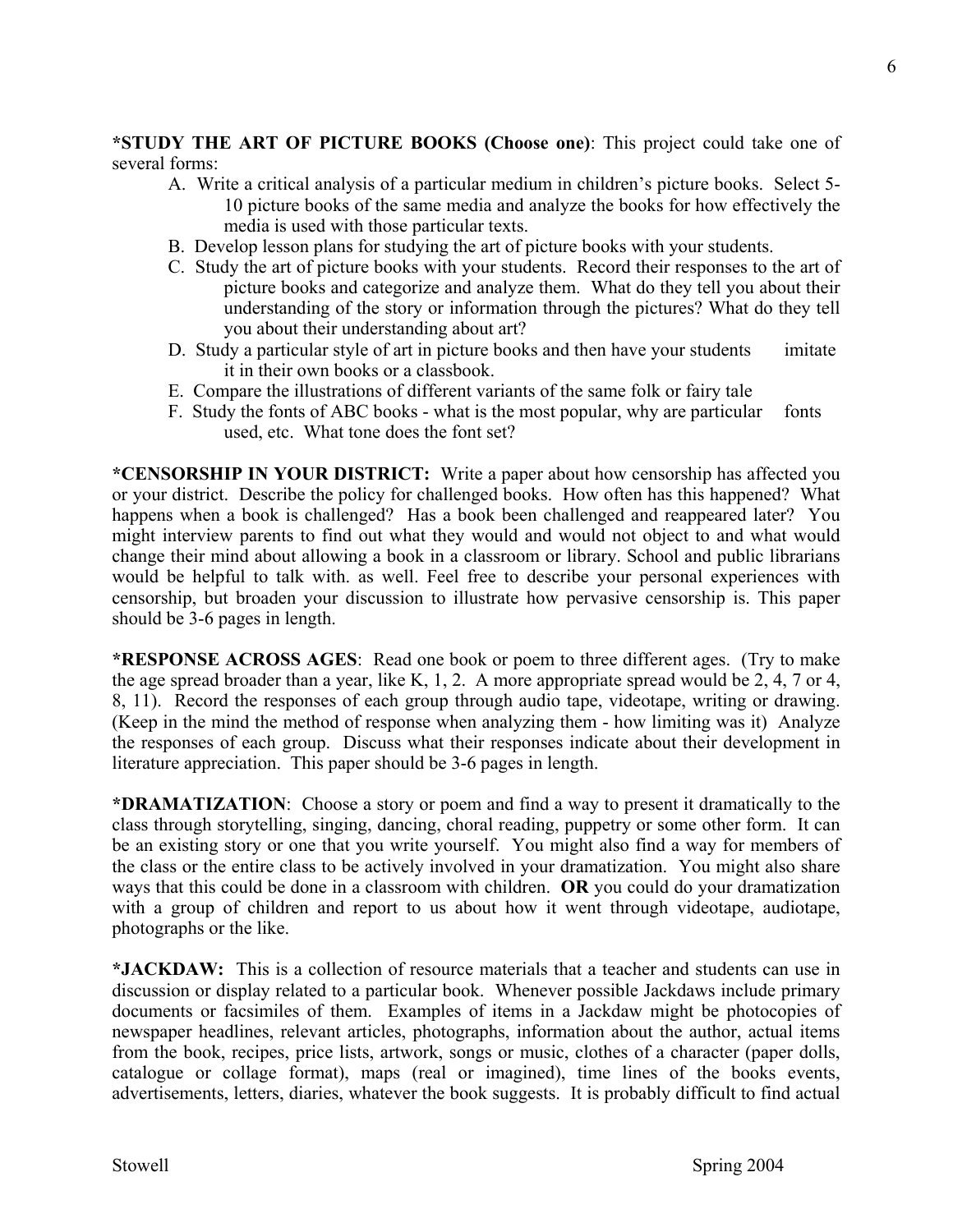primary documents, so you can also create them. Be sure to include more than just print materials - think about what would help second language learners as well. A jackdaw also does not include workbook related materials either. Collect all your items in some kind of container that is portable. (The term comes from a British name for a bird that picks up brightly colored objects and carries them off to its nest.) Include a table of contents and a bibliography of your sources.

**\*FAMILY LITERACY PACKETS:** These are packets of activities (usually around 3-5) centered around one book, that can be sent home with children for families to read and do together in the space of a week. Select books that are appropriate for your grade level that would also be enjoyable for adults to read with children. Don't be afraid to include nonficiton, poetry, etc. The activities should have simple instructions, be meaningful to the book, interactive, extend or enhance an understanding of the book and fun for adults and children. Teaching reading skills in this situation is secondary to the primary goal of children and their families participating together in the reading of a book. The packet should contain: an itemized list of what is in it (so that you are sure it all comes back to you!), some kind of record keeping mechanism or a way for parents to give their reaction to the packet (like a journal that travels with the packet), and the items necessary to complete the tasks (for example: if you want kids to draw a picture include crayons or if they can play a game, include all game pieces). Compile at least three packets. There are some suggested themes in the back of the packet. Avoid worksheet kinds of activities. This option is most appropriate for K-3, but upper grade, middle and high school can be innovative and may find ways to do this as well. In other words, don't be limited in your thinking. If you want to give it a try, do so!

# **\*DEVISE AN ASSIGNMENT OF YOUR OWN AND COMPLETE IT. Please talk with me before beginning it.**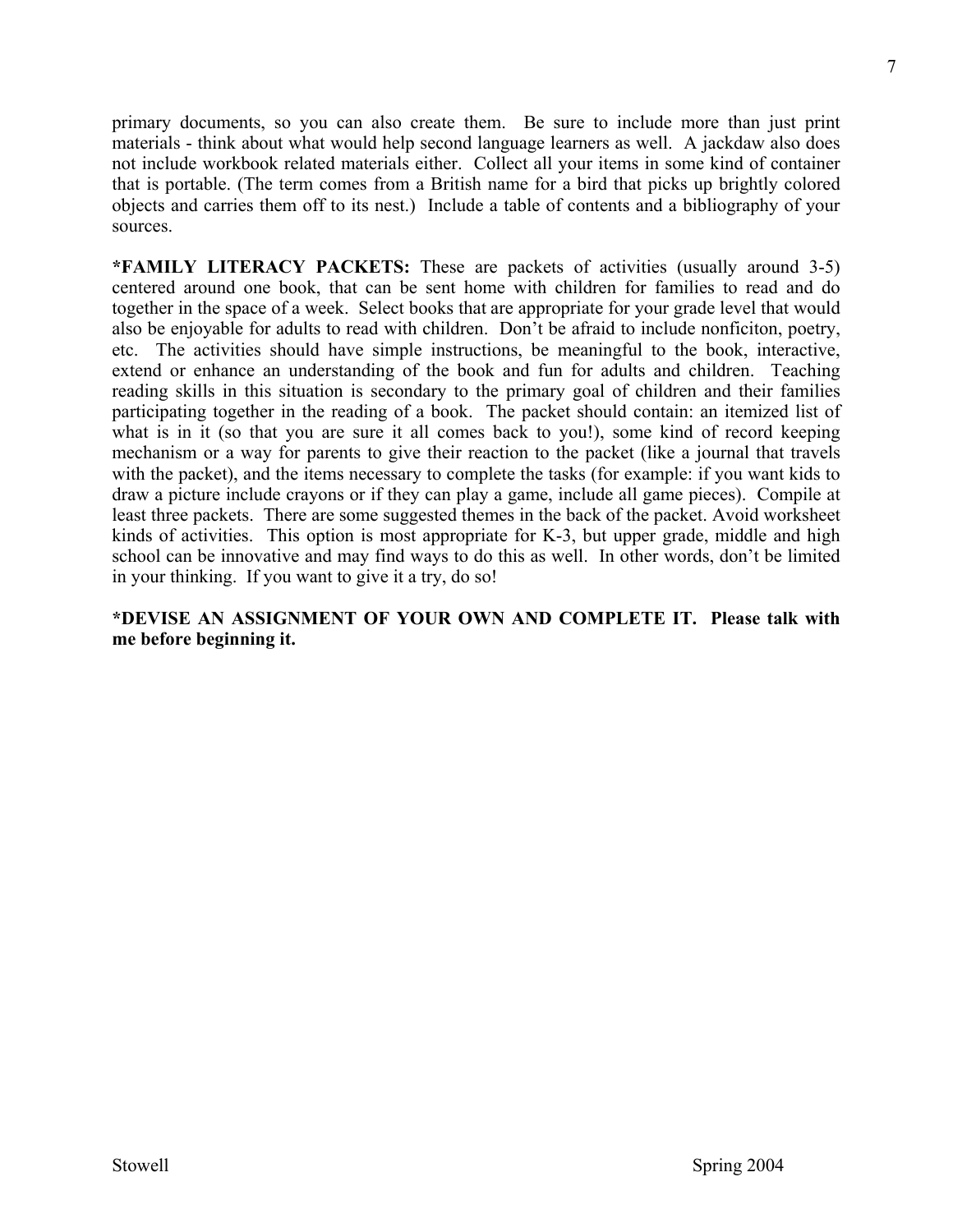# **SCHEDULE:**

| Date       | Topic                                                                                         | Readings and Assignments                                                                                                                                                                                                                                                                                                                                                                                                                                                                                                                                                                                                                                                                                                                                                                                                                                                                  |  |  |
|------------|-----------------------------------------------------------------------------------------------|-------------------------------------------------------------------------------------------------------------------------------------------------------------------------------------------------------------------------------------------------------------------------------------------------------------------------------------------------------------------------------------------------------------------------------------------------------------------------------------------------------------------------------------------------------------------------------------------------------------------------------------------------------------------------------------------------------------------------------------------------------------------------------------------------------------------------------------------------------------------------------------------|--|--|
| January 20 | Introductions<br>Value of Literature<br>Types of Literature<br><b>Selection of Literature</b> | •Hancock: chapt. 8<br>•Reimer, "Multiethnic literature: Hold fast to dreams"<br>Yokata, "issues in selecting multicultural children's<br>literature"<br>•Godina & McCoy, "Emic and etic perspectives on<br>Chicana and Chicano multicultural literature"<br>•Galda, "High stakes reading: Articulating the place<br>of children's literature in the curriculum"<br>.Ohlhausen & Jepsen, "Lessons from Goldilocks:<br>'Somebody's been choosing my books but I can make<br>my own choices now!"<br>•Probst, "Literature as invitation"                                                                                                                                                                                                                                                                                                                                                     |  |  |
| January 27 | Informational books                                                                           | • When Robin Sang<br>•Hancock: pgs. 153-162<br>•Myers, "And then I read"<br>•Pappas, "Fostering full access to literacy by<br>including informational books"<br>•Vardell, "A new 'Picture of the World': The NCTE<br>Orbis Pictus Award for outstanding nonfiction for<br>children"<br>• Jensen, "The quality of prose in Orbis Pictus Award"<br>books"<br>$\cdot$ Hess,<br>"Understanding"<br>nonfiction:<br>purpose,<br>classification, response"<br>•Duthie, "Nonfiction: A genre study for the primary<br>classroom."<br>Hynes, "I read for facts; Reading nonfiction in a<br>fictional world"<br>•Sullivan, "Some teens prefer the real thing: The case<br>for young adult nonfiction"<br>• Lamme & Fu, "Sheltering children from the whole<br>truth: A critical analysis of an informational picture<br>book".<br>Palmer & Stewart "Nonfiction trade book use in<br>primary grades" |  |  |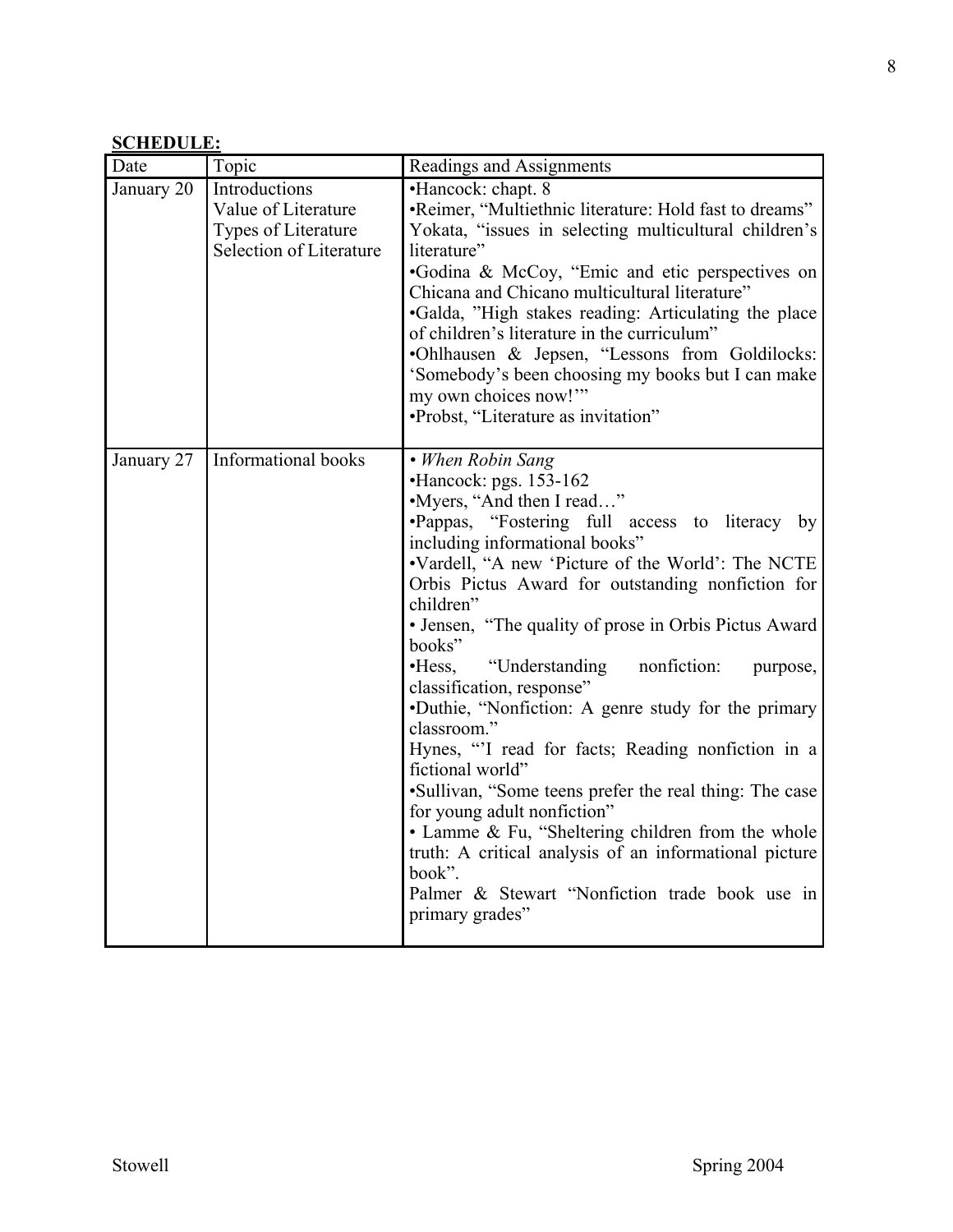| Feb. 3  | Fiction/<br>Historical<br>Autobiography/<br>Biography | <i>•Esperanza Rising</i><br>Going Home<br>•Hancock: pgs. 132-138, 145-152<br>•Farris & Fuhler, "Developing social studies concepts<br>through picture books"<br>•Hartman & Hartman, "Reading<br>across<br>texts:<br>Expanding the role of the reader"<br>Avi, "A sense of story"                                                                                                                                                                                                                                                      |  |  |
|---------|-------------------------------------------------------|---------------------------------------------------------------------------------------------------------------------------------------------------------------------------------------------------------------------------------------------------------------------------------------------------------------------------------------------------------------------------------------------------------------------------------------------------------------------------------------------------------------------------------------|--|--|
| Feb. 10 | Response<br>Response<br>and<br>comprehension          | •Hancock: chpt., 1, 10<br>•Cox & Many, "Toward an understanding of the<br>aesthetic response to literature"<br>•Lewis, "Give people a chance' Acknowledging<br>social differences in reading"<br>•Deitzshea, "The chain of creativity: How response<br>forms the writer"                                                                                                                                                                                                                                                              |  |  |
| Feb. 17 | Response<br>in the classroom                          | •Hancock: chpt. 2,12<br>•Rosenblatt, "Literature -S.O.S."<br>•Hancock, "Exploring the meaning making process<br>through the content of literature response journals: A<br>case study investigation"<br>•Wollman-Bonilla, "Literature response journals in a<br>first grade classrooms"<br><b>Choice I due</b>                                                                                                                                                                                                                         |  |  |
| Feb. 24 | Books to begin on<br><b>Traditional literature</b>    | •Los tres cerdos: Nacho, Tito & Miguel<br>•Hancock: chpt.9, pgs. 77-86<br>•Smolkin & Yaden, "O is for Mouse: First encounters<br>with the alphabet book"<br>•Christensen, "Unlearning the myths that bind us" in<br><b>Rethinking Classrooms</b><br>•Huck, "Princess Furball: The writing, illustrating and<br>response"<br>•Temple,"What if beauty had been ugly? Reading<br>against the grain of gender bias in children's books"<br>Nodleman, "Where the boys are"<br>Kaminski, "Cinderella to Rhodolphus"<br>Journal analysis due |  |  |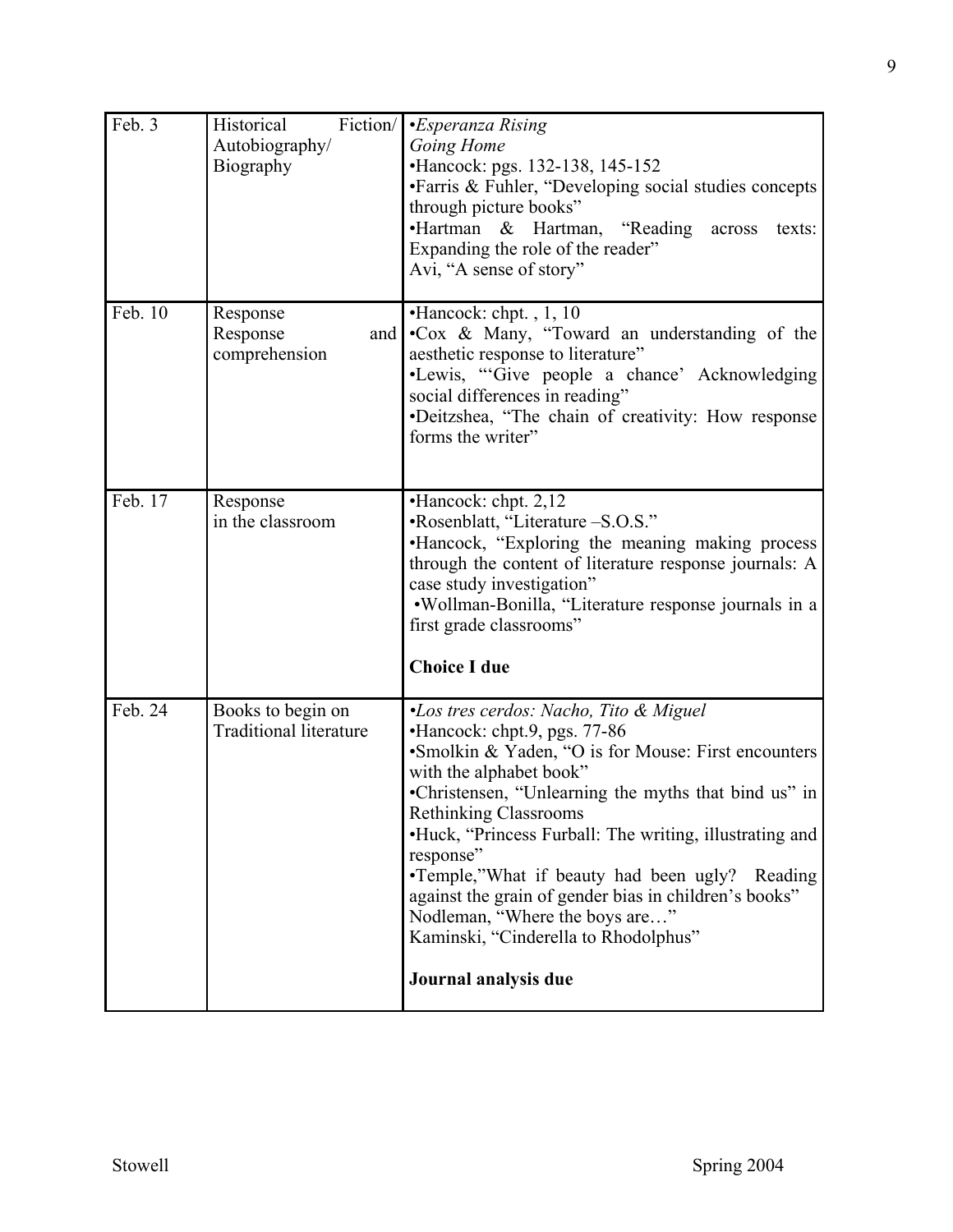| March 2  | Picture books<br>Independent reading of<br>quality literature | Hancock: chpt. 3<br>•Giorgis & Johnson, "Gaining insight into picture<br>book illustration and design: A master class in the<br>teaching of children's literature"<br>•Goldstone, "Brave new worlds: The changing image<br>of the picture book"<br>.Robinson, "The newest medium: Illustrating with<br>Save and Undo".<br>•"'I am a Level 3 reader'; Children's perceptions of<br>themselves as readers"<br>. Worthy & Sailors, "That book isn't on my level:<br>Moving beyond text difficulty in personalizing<br>reading choices"                                                                                                                                                                                               |  |  |
|----------|---------------------------------------------------------------|-----------------------------------------------------------------------------------------------------------------------------------------------------------------------------------------------------------------------------------------------------------------------------------------------------------------------------------------------------------------------------------------------------------------------------------------------------------------------------------------------------------------------------------------------------------------------------------------------------------------------------------------------------------------------------------------------------------------------------------|--|--|
| March 9  | Picture books                                                 | •Madura, "The line and texture of aesthetic response:<br>Primary children study authors and illustrators"<br>•Stewig, "A Caldecott committee at work"<br>•Marantz &Marantz, "Six years of Caldecott medal<br>winners"<br>•Carr, et al, "Not just for the primary grades: A<br>bibliography of picture books for secondary content<br>teachers"<br>Sipe & Bauer, "Urban Kindergarteners' literary<br>understanding of picture storybooks"                                                                                                                                                                                                                                                                                          |  |  |
| March 16 | What's appropriate for<br>children<br>Censorship              | •Hancock, pgs. 138-139<br>•Paterson, "Tale of a reluctant dragon"<br>•Paterson, "Family Values"<br>•Tolan, "Happily ever after"<br>·Gribbin, "Religious conservatives and public<br>schools: Understanding the religious right"<br>·Brinkley, "Faith in the word, Examining religious<br>rights attitudes about texts"<br>.Welker, "Truth: The elusive search"<br>Kearns, "Words worth 1,000 pictures: Confronting<br>film censorship"<br>•Church, "When values clash: Learning from<br>controversy"<br>•Beers, "Literature: Our way in"<br>•Freedman & Johnson, "Who's protecting whom? 'I<br>hadn't meant to tell you this' A case in point in<br>confronting self censorship in the choice of young<br>adolescent literature." |  |  |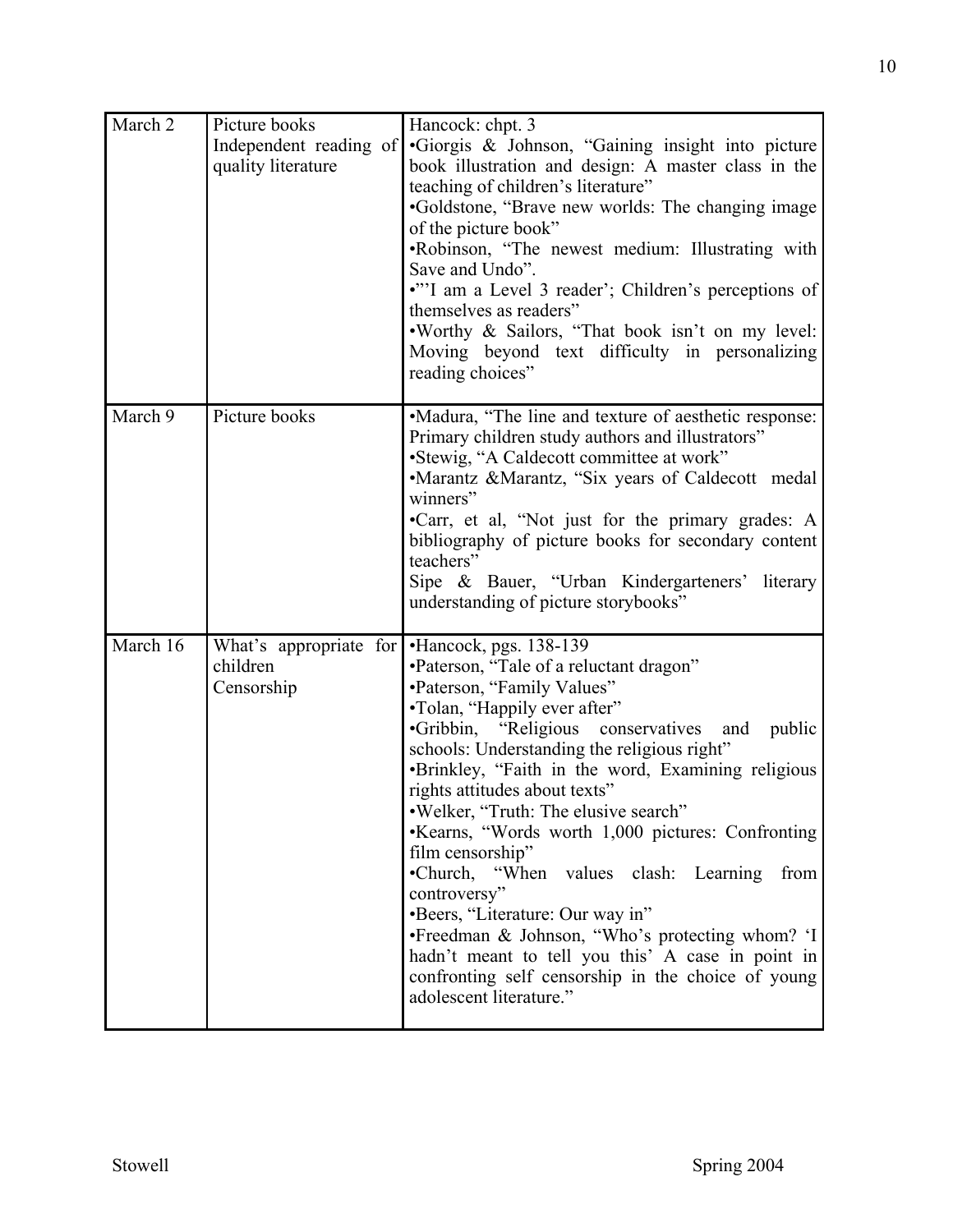| March 23                           | and<br>Fantasy<br>Fiction                                    | Science Harry Potter and the prisoner of Azkaban<br>•Hancock, pgs. 86-96<br>.West, "Fantasy literature for children: Past, present<br>and future tensions"<br>·Smith, "Are there seats at the round table?<br>An<br>examination of black characters in heroic fantasy"<br>Acocella, "Under the spell"<br>•Harvard Education Review: Reviews of all Harry<br>Potter books                                                                                                                  |  |
|------------------------------------|--------------------------------------------------------------|-------------------------------------------------------------------------------------------------------------------------------------------------------------------------------------------------------------------------------------------------------------------------------------------------------------------------------------------------------------------------------------------------------------------------------------------------------------------------------------------|--|
| March 30<br>Spring<br><b>Break</b> |                                                              |                                                                                                                                                                                                                                                                                                                                                                                                                                                                                           |  |
| April 6                            | Young Adult literature<br>Motivating<br>reluctant<br>readers | •Pictures of Hollis Woods<br>•Hancock, pgs. 120-131<br>Gallo, "How classics create an alliterate society"<br>•Skretta, "Beavis and Butt-head: Two more white<br>males for the canon"<br>•Israel, "What contemporary authors can teach us"<br>•Fox, "Like mud not fireworks- The place of passion<br>in the teaching of reading"<br>•Mollineaux, "Simply irresistible: Letting our reading<br>inform theirs"<br><b>Choice II project due</b>                                               |  |
| April 13                           | Quality literature                                           | Pulp fiction" book<br><i>•Because of Winn Dixie</i><br>•Hancock, chpt. 11<br>·Perry & Butler, "Are Goosebumps books real<br>literature?"<br>.Hipple & Maupin, "What's good about the best"<br>·Schon, "Spanish language books for young readers-<br>Great expectations, disappointing realities"<br>•Burns & Flower "Whatever happened? A list of<br>recovered favorites<br>and what makes<br>book<br><sub>a</sub><br>memorable after all"<br>.Rylant, "The room in which Van Gogh lived" |  |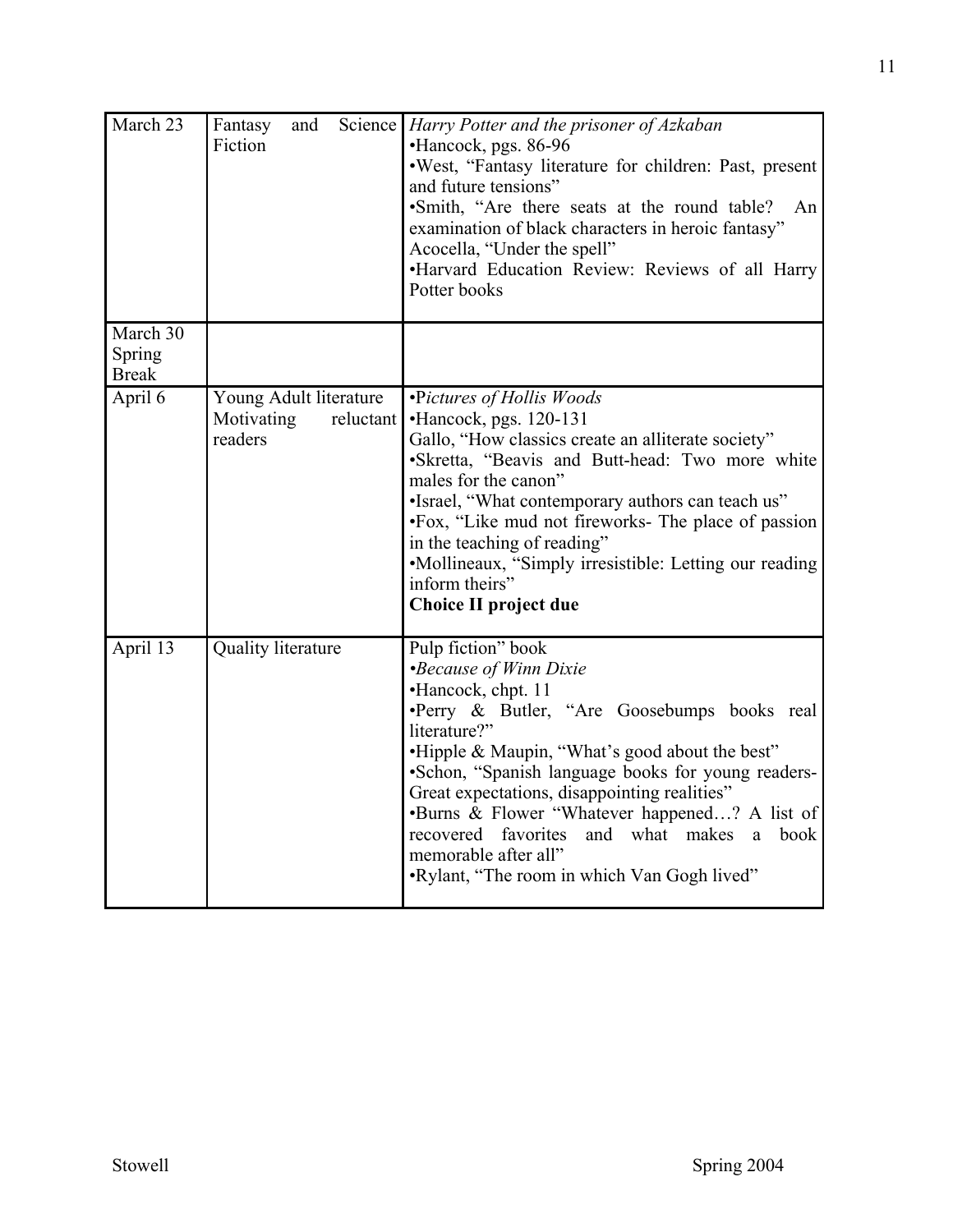| April 20 | Poetry                                 | •A jar of tiny stars<br>•Hancock, chpt. 5<br>• Janeczko, "Confessions of a collector"<br>•Perfect, "Rhyme and reason: Poetry for the heart and<br>head"<br>• Fawcett, "Poetry and the princess"<br>•Basurto, "The poet behind the series: An interview<br>with Francisco X. Alarcon"<br>•Mora, P. "Delicious languages"<br>•Bruce & Davis, "Slam:Hip-hop meets poetry- a<br>strategy for violence intervention"<br>Haldaway, Vardell, & Young, " Poetry for language<br>development of English language learners." |
|----------|----------------------------------------|--------------------------------------------------------------------------------------------------------------------------------------------------------------------------------------------------------------------------------------------------------------------------------------------------------------------------------------------------------------------------------------------------------------------------------------------------------------------------------------------------------------------|
| April 27 | Literature<br>in the classroom         | $\cdot$ Love that dog<br>•Hancock, chpt. 14<br>•Reutzel & Larsen, "Look what they've done to real<br>children's books in the new basal readers"<br>•Yenika-Agbaw, "Taking children's<br>literature<br>seriously: Reading for pleasure and social change<br>•Creighton, "Critical literacy in the elementary<br>classroom"<br>.Roser, "A place for everything and literature in its<br>place"<br>•Articles on Accelerated reader<br>In-depth evaluation of a book due                                               |
| May 4    | The future of children's<br>literature | ·Florio-Ruane, Berne & Raphael, "Teaching literature<br>and literacy in the eye of reform: A dilemma in three<br>acts"<br>•Paterson, "Asking the question"<br>. Hade, "Are publishers changing the way children<br>read?"<br>•Hade & Edmondson, "Children's book publishing in<br>Neoliberal times"                                                                                                                                                                                                                |